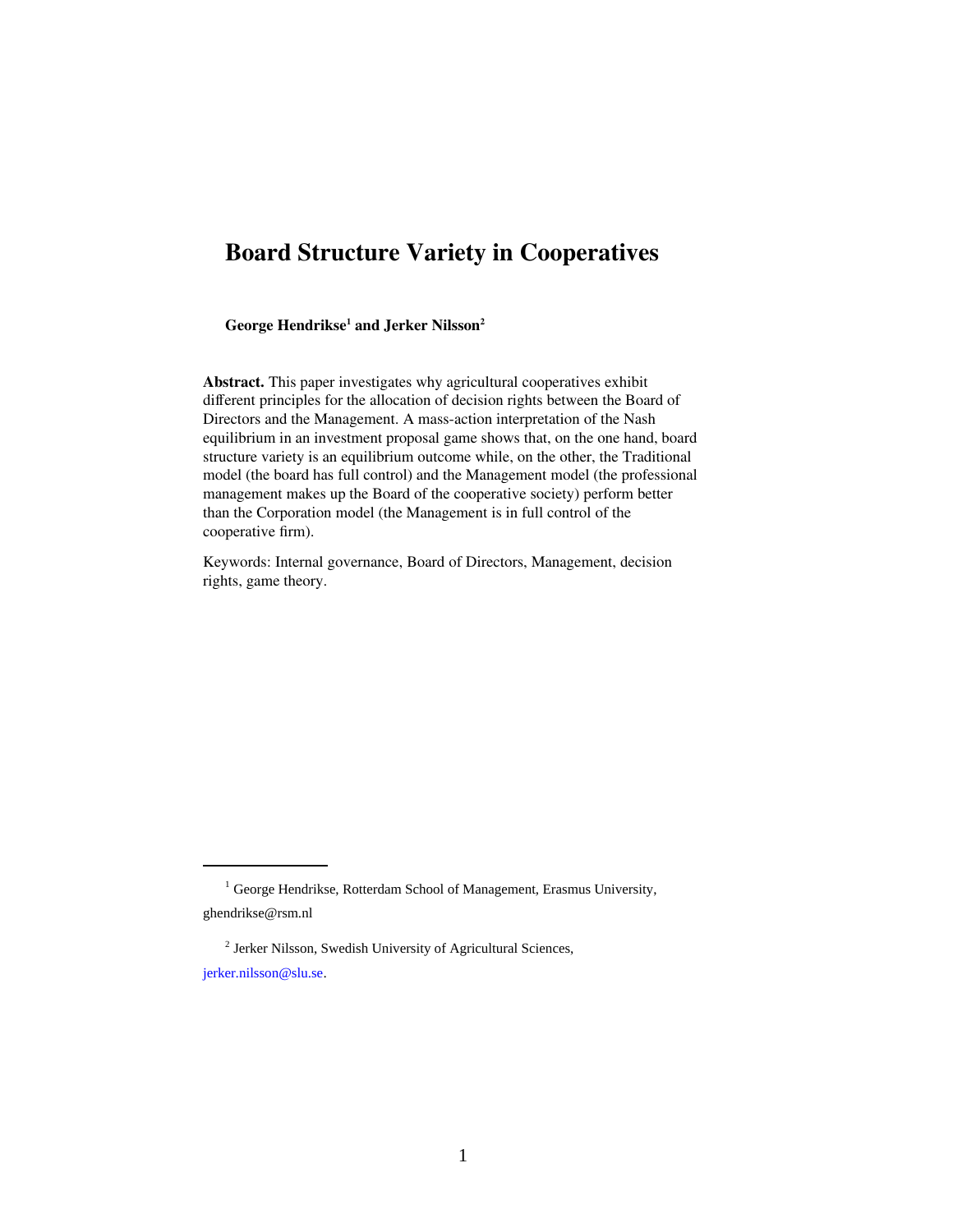*'Problems with governance usually do not stem from member issues but, more likely, board-management relations.' (Anderson 1994, p. 60)*

#### **1 Introduction**

This paper concerns the different governance models (henceforth "board models" or "board structures") of agricultural cooperatives. Board models differ in the way the Board of Directors delegates tasks and responsibilities to the professional managers. The aim of this study is to investigate why agricultural cooperatives exhibit different principles for the allocation of decision rights between the Board of Directors and the Management.

It is observed that different board models exist in cooperatives at the same time and even in similar markets (Bijman et al. 2013; Chaddad and Iliopoulos 2013; Bijman et al. 2014). This observation gives rise to several questions: (1) Why do different board models co-exist – why does one board model not outcompete the others? (2) Is any board model better or poorer when it comes to satisfying member interests, and if so, how? Answers to these questions may be valuable contributions to the knowledge of the internal governance of cooperatives. Research within this field has to a large extent been based on agency theory, property rights theory and various behavioral approaches, while formal economic theorizing has been missing.

The two questions are addressed in an investment proposal game between the Board (representing the members) and Management (Myerson 2004, 2009). The Board as well as the Management chooses whether to propose an investment project. This is unproblematic as long as only one party comes forward with the proposal, but it results in a problem when neither of the parties formulate a proposal, i.e., inertia, or both parties formulate a proposal, i.e., duplication. Nash equilibria can be interpreted in a rationalistic or massaction way (Kuhn et al. 1996). The rationalistic interpretation entails that the players choose the strategies that belong to the Nash equilibrium. This paper adopts the mass-action interpretation of Nash equilibrium, which entails that the equilibrium mixed strategy is a population-statistical distribution of the board models. This model is able to capture the fact that board structure variety is an equilibrium outcome and thus also determine whether models with either Board or Management control serve the member interests better compared to the Corporation control model.

The article is organized as follows. Section 2 presents the conceptual framework concerning cooperative board models. This is followed by an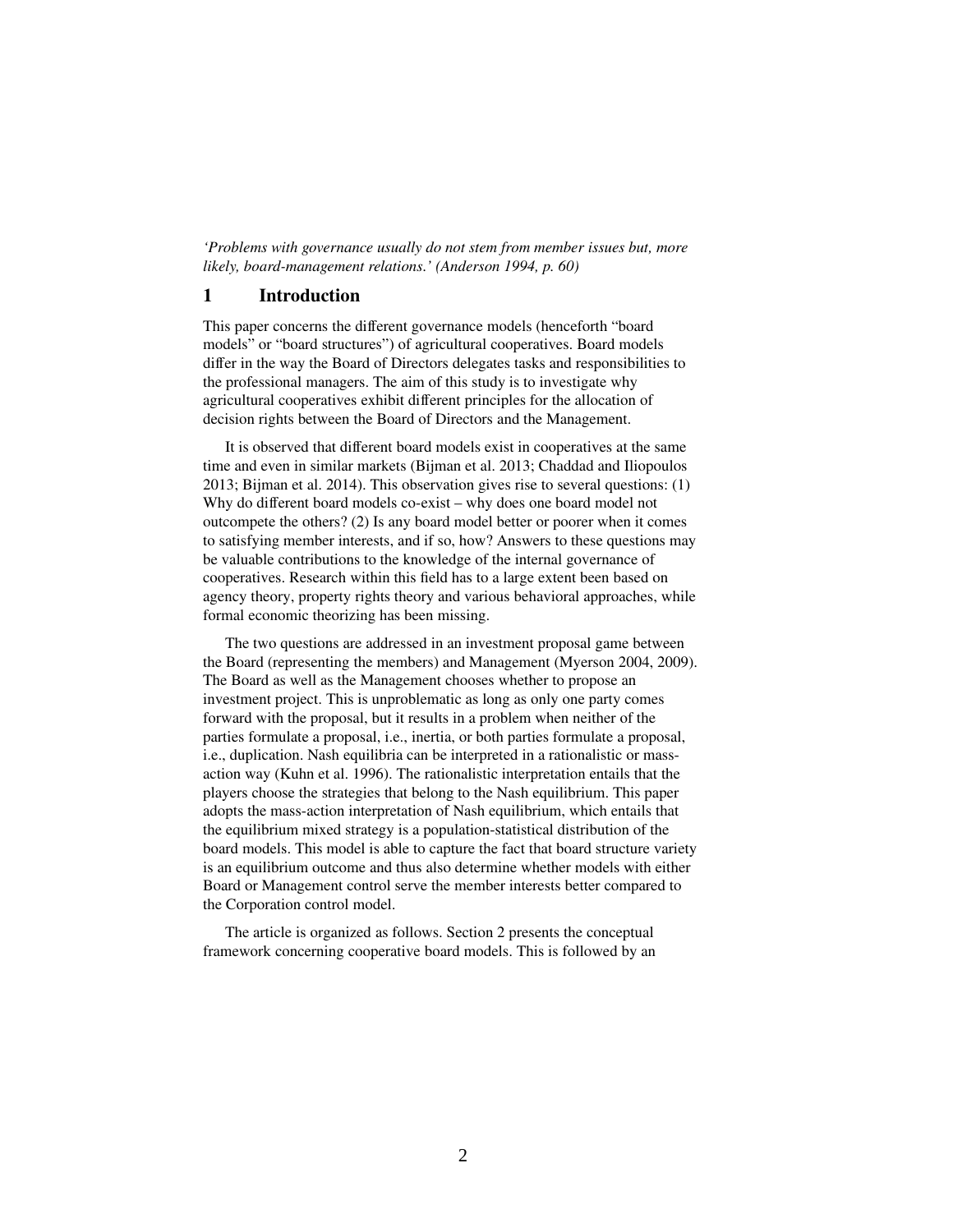account of the model in Section 3. Section 4 comprises a discussion of the results, and conclusions are formulated in Section 5.

#### **2 Cooperative board models**

#### *Classes of cooperative board models*

A cooperative is an enterprise that is owned and controlled by parties (patrons) who sell products to the firm or buy from it. The patrons are organized in a society of members and elect a Board of Directors representing them in decision making. Boards have the authority to decide about their cooperative's investments, but they may allocate more or less of the decision power to another party, most likely the professional managers (Aghion and Tirole 1997; Baker et al. 1999). Hence there are different ways of allocating the responsibilities between the governing bodies. A *cooperative board model* determines the relative power of the Board of Directors and the professional Management when it comes to deciding about investments.

The present study deals with a categorization of cooperatives in terms of board models, which are based on decision rights. Other researchers have classified cooperatives on the basis of property rights. The two ways of categorizing cooperatives are not identical but they are related, because there is often control right variety for a given allocation of ownership rights. Thus, researchers have presented a wide range of cooperative organizational models (Nilsson 1999; Chaddad and Cook 2004; Chaddad and Iliopoulos 2013; Grashuis and Cook 2017). The range of models stretches from the traditional one, which is characterized by collective ownership and full member control, to various hybrid models, which may have property rights in the hands of individual members as well as external ownership and control rights by nonmembers (Hess et al. 2013; Grashuis 2018). In between these extremes there are variants as well as combinations, which means that it may be difficult to identify a cooperative's board model on the basis of its organizational chart. For example, the Management may have considerable influence in a traditional cooperative. Likewise, Management has an interest in satisfying member interests, because it wants to ensure that sufficiently large volumes of products are delivered (Hakelius and Nilsson 2020; Morfi et al. 2021).

Just as there are differences between investor-owned and cooperative firms as concerns behavior and performance, differences exist between cooperatives with different board models (Hendrikse and Van Oijen 2004; Van der Krogt et al. 2007). For example, Cook (1994, 46) states that some cooperatives have a '… conservative, defensive, operation-oriented corporate culture, one that is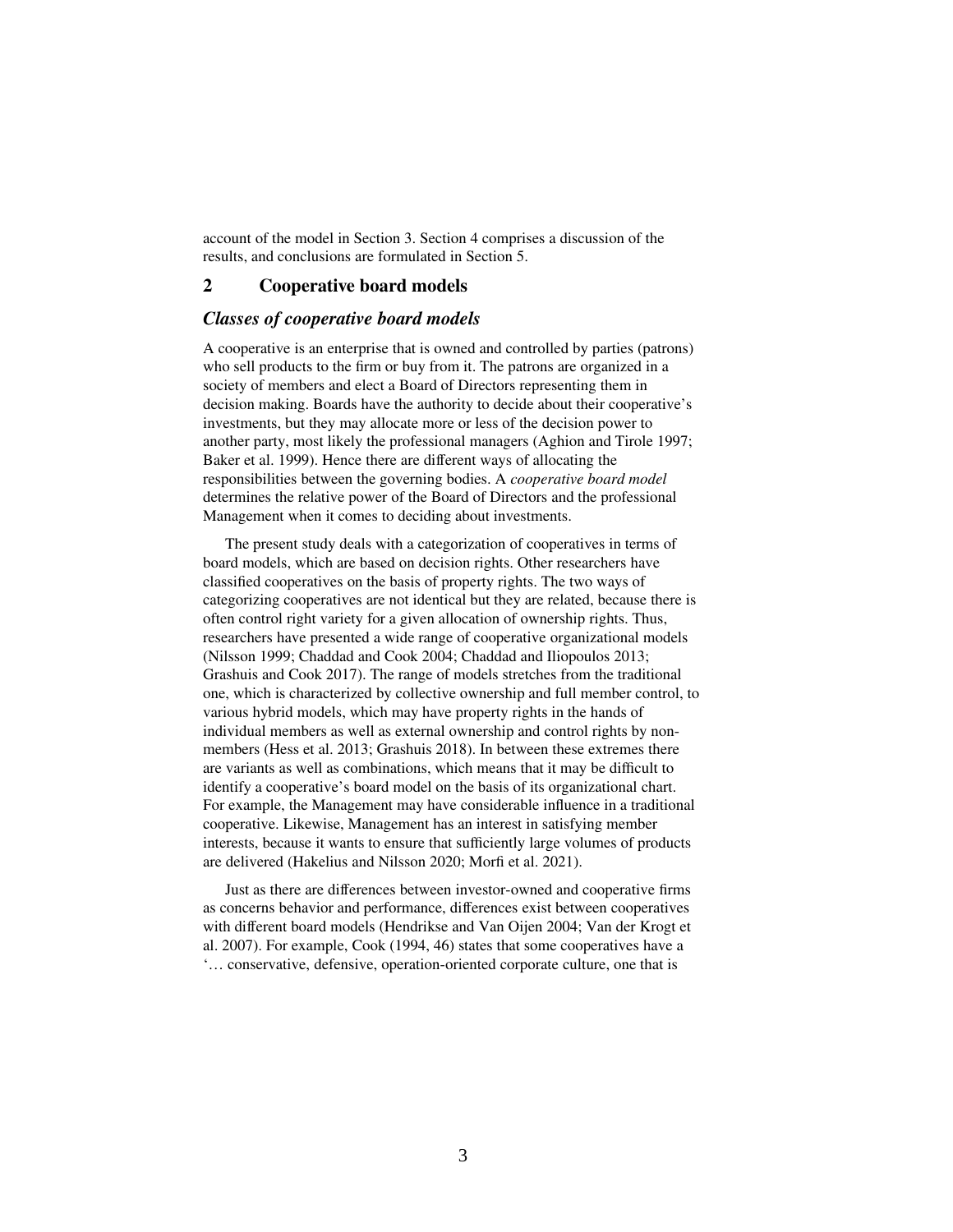almost anti-offensive', while others '… have been aggressively innovative and expansion oriented.' One of the reasons for the differences in strategies may be the relationship between the Board of Directors and the Management.

Corporate governance is a recurrent issue in the literature on cooperatives (Anderson 1994; Cornforth 2004; Fulton and Giannakas 2007). Researchers have not only constructed classifications of board models but also discussed how the different models affect the cooperatives' operations and performance. Researchers have especially noted that cooperatives change their decision model as they experience difficulties due to changing market conditions (Hendrikse 2007).

In a survey among 33 of the largest agricultural cooperatives in the Netherlands, Bijman et al. (2013) identified three main categories of board models. The Traditional model implies that the members decide, although via the Board of Directors. "The main characteristic of the Management Model is that the professional managers make up the Board of Directors of the cooperative" (Bijman et al. 2014, p. 655). In the Corporation model, the management has full control of the cooperatives' business activities, because it presupposes that "cooperatives … have a legal separation between the cooperative association and the cooperative firm, where the association is the full owner of the firm." (Bijman et al. 2014, p. 211).

Bijman et al. (2013) found that fifteen cooperatives adopt the Traditional model, running the business activities within the cooperative society with a Board of Directors as the decision-making body, while ten cooperatives are governed by the Management model. They have their operations within a fully owned subsidiary, in which the Board of Directors and the Management of the cooperative enterprise constitute one decision making body. The remaining eight cooperatives are characterized as having adopted the Corporation model, in which the chief executive officer controls the cooperative firm, while the Board of Directors heads the cooperative society of members. Thus, the cooperative business firm is formally separated from the cooperative society.

### *Switches of board models*

The Traditional model is the one that cooperatives have used since the inception of the cooperative business form. It is still by far the most widespread one among cooperatives around the globe (Chaddad and Iliopoulos 2013). The farmer domination and thus the production orientation that is immanent in the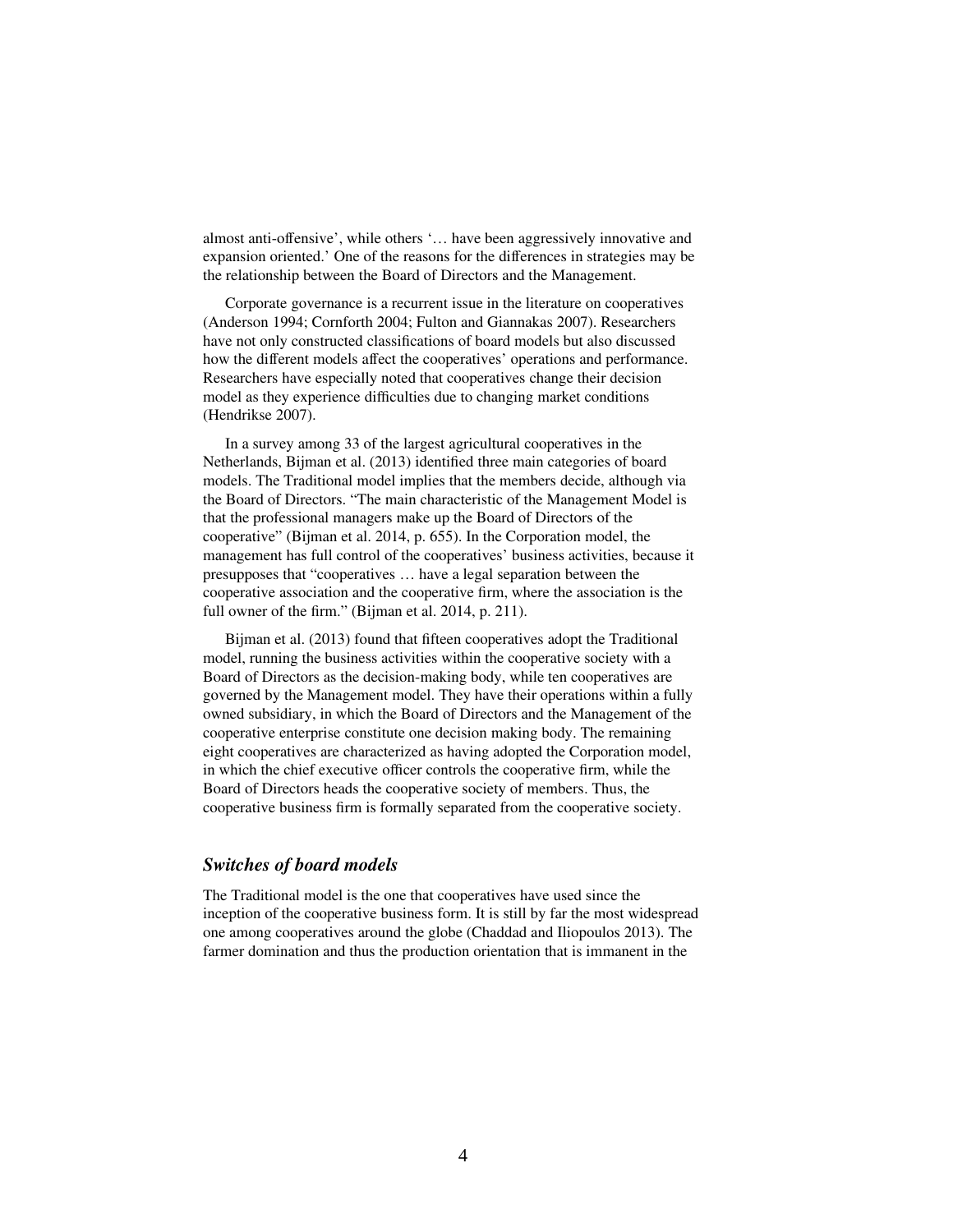Traditional model is instrumental for the production of large volumes of highquality agricultural products.

However, many cooperatives with a Traditional board structure have during recent years adopted other models. Such shifts make research about cooperative board models interesting. It has been claimed that cooperatives shift their board model because increasingly competitive markets require new strategic action, whereby another type of leadership is needed. The new strategies contain a multitude of elements (Trechter 1996; Van Bekkum 2000; Kyriakopoulos et al. 2004; Cechin et al. 2013). Production must be more differentiated due to the increasing market demand for variety, convenience and innovations; the production orientation of traditional cooperatives must be substituted by market orientation; there is a need for heavy investments that cannot be carried by the members of traditional cooperatives; and in competitive markets there is a need for rapid and thus centralized decision making (LeVay 1983; Bager 1996; van Bekkum 2000).

In order to solve these problems many traditional cooperatives have felt the need to strengthen the Management's autonomy, to establish a legal separation between cooperative society and the business firm, and to professionalize the supervisory bodies. This has meant a re-orientation towards more customer focus, diversification and innovation, all of which I were accomplished through changes in the decision-making structure.

In cases when the professional Management gets more power, the members may fear agency problems as a consequence of the information asymmetry between the Board and the Management. The result may be a loss of member commitment (Hogeland 2006; Österberg and Nilsson 2009; Nilsson et al. 2012). For example, the largest vegetable marketing cooperative in the Netherlands lost many members when Management power was strengthened after a strategic shift from serving producers to serving both customer and producers (Bijman and Hendrikse 2003).

The analysis in the next section shows that a cooperative's choice of board model has an impact on performance. It also entails that the differences between cooperatives and investor-owned firms may at least partly be due to a difference in the allocation of power (Bond 2009), next to the identity of the owners of the enterprise. At least some of the variation in the behavior of cooperatives and investor-owned firms is due to the firms' internal governance.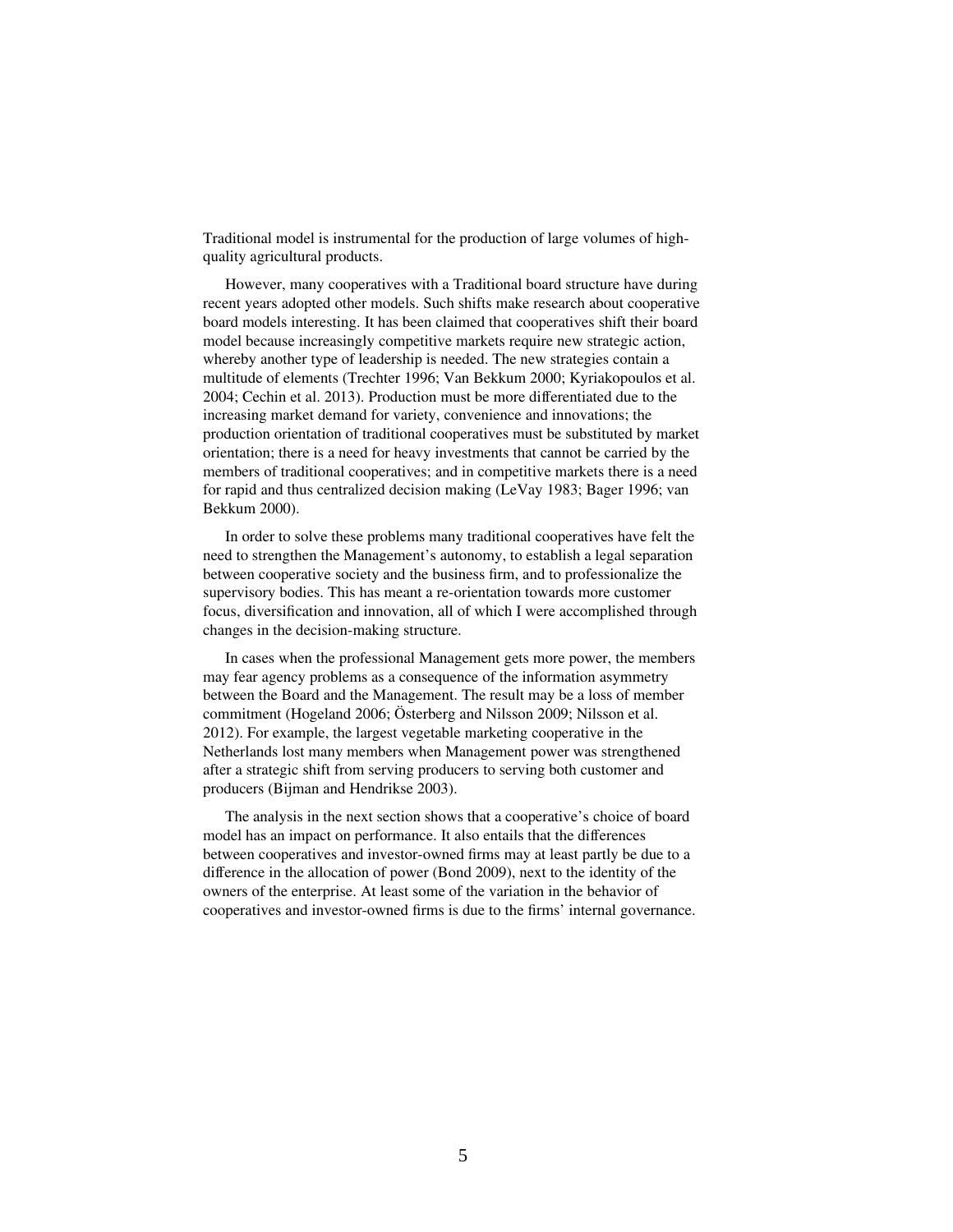# **3 Model**

This section presents a non-cooperative investment proposal game between the Board and the Management in an agricultural cooperative. The Board advocates strategies, which are in the long-term interest of members. Assume that the Board must choose between proposing an investment project, M, or doing nothing, N. The Board receives payoff U when such a policy is adopted. The value U represents the investment project serving member interests, such as decisions regarding prices paid to the members or services rendered to members, whereby the directors experience more appreciation by the membership and a higher chance of being reelected.

Similarly, the Management is assumed to propose strategies, which are geared towards developing the downstream market(s) even though these investments go beyond what is in the interests of the members. Assume that the Management chooses between proposing an investment project, E, or doing nothing, N. The Management receives payoff D when such a policy is adopted. The value D reflects the focus on downstream activities, like investments in foreign operations and the processing of non-member products. The managers may want to promote their reputation in the market for managers, or they may want to expand the business firm in order to strengthen their power and get a higher salary.

If the Board chooses M and the Management N, then the Board receives payoff U, while the Management receives nothing. If the Management decides E and the Board does nothing, then the former receives D and the latter nothing. Each player loses an amount L when they choose M and E, i.e., L is the loss associated with having a duplication of proposals. Finally, if both players choose N, then each player earns nothing. The players decide simultaneously. Table 1 summarizes the game.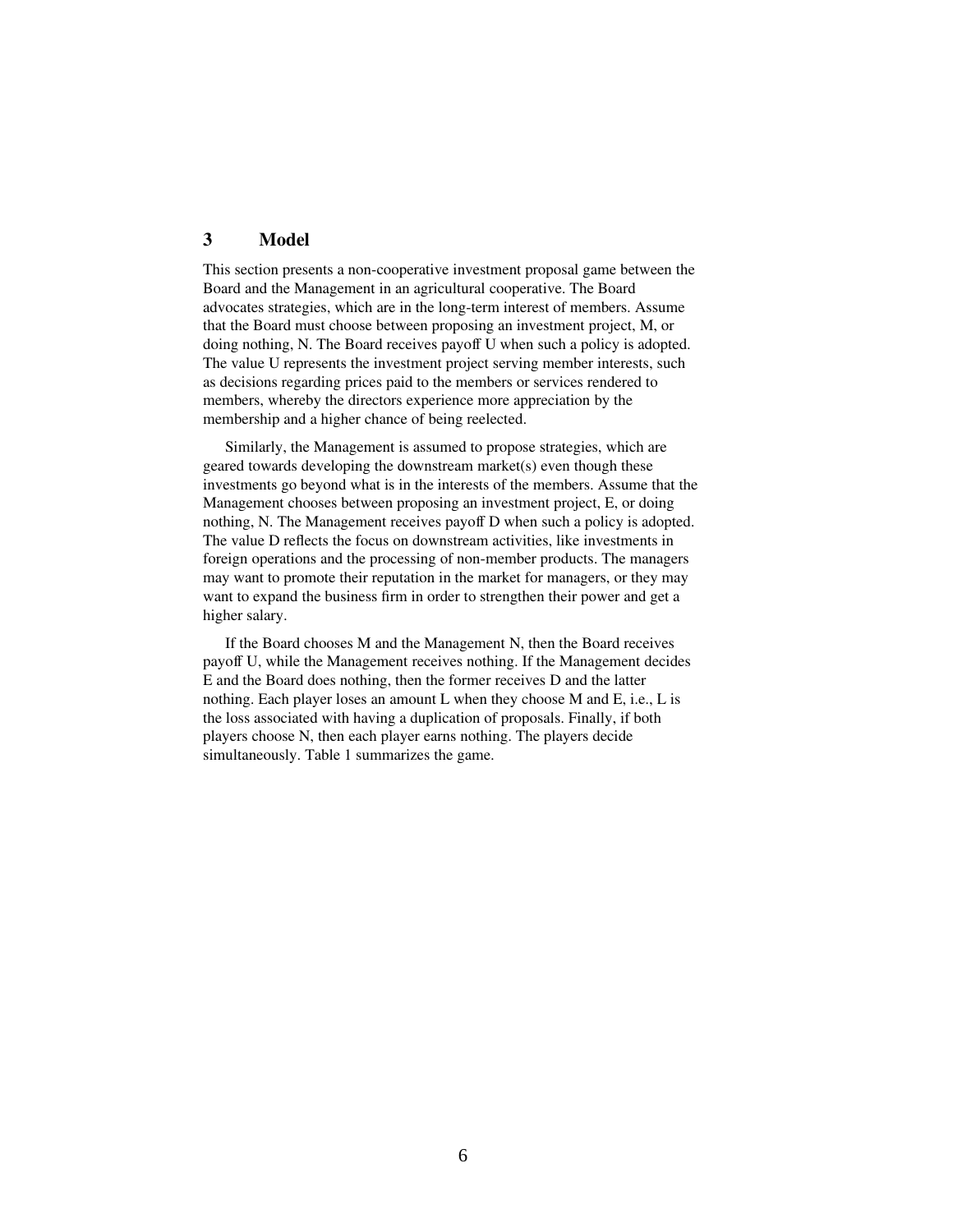| <b>Board</b>             | Management             |                 |
|--------------------------|------------------------|-----------------|
|                          | E                      | N               |
|                          | (proposing investment) | (doing nothing) |
| M (proposing investment) | $(-L,-L)$              | (U,0)           |
| $N$ (doing nothing)      | (0,D)                  | (0,0)           |

Table 1: Coordination game between the Board and the Management

The payoff (-L,-L) has different interpretations. One is that none of the proposals are implemented and that there are costs for each party due to duplication, e.g., the time dedicated to dealing with the duplication. A lack of proper response to market opportunities and threats may lead to a loss of competitiveness. Another interpretation is that both proposals are implemented, but that the costs of having two proposals are higher for each player than the benefits. The interpretation of L in this case is the net cost. If the payoff for each player is positive when they both formulate an investment proposal, then Table 1 does not reflect a coordination game anymore, i.e., there is only one equilibrium. We focus on the case where the interaction between the Board and the Management is characterized as a coordination game.

The mass-action interpretation of this game highlights the mixed strategy Nash equilibrium. The probability that an outcome occurs is interpreted as the proportion or fraction that this type of occurrence occupies in the population of cooperatives. The traditional model of board structure is associated with the Board choosing M and the Management choosing N, i.e., the Board's choice is implemented by the Management. The Management model is the mirror image of the traditional model. The Management is in charge of both formulating proposals and making decisions.

The mixed strategy equilibrium consists of the Board of Directors choosing M with probability  $D/(L+D)$  and the Management choosing E with probability U/(L+U). These probabilities are determined by each player choosing the frequency of proposing an investment in order to maximize the expected payoff. We associate this mixed strategy equilibrium with the Corporation model. The decision-making process in a cooperative with the Corporation model may run smoothly in the sense that neither conflict nor inertia occurs. Sometimes a cooperative with the Corporation model behaves like the Traditional model, i.e., the proposal of the Board is implemented when the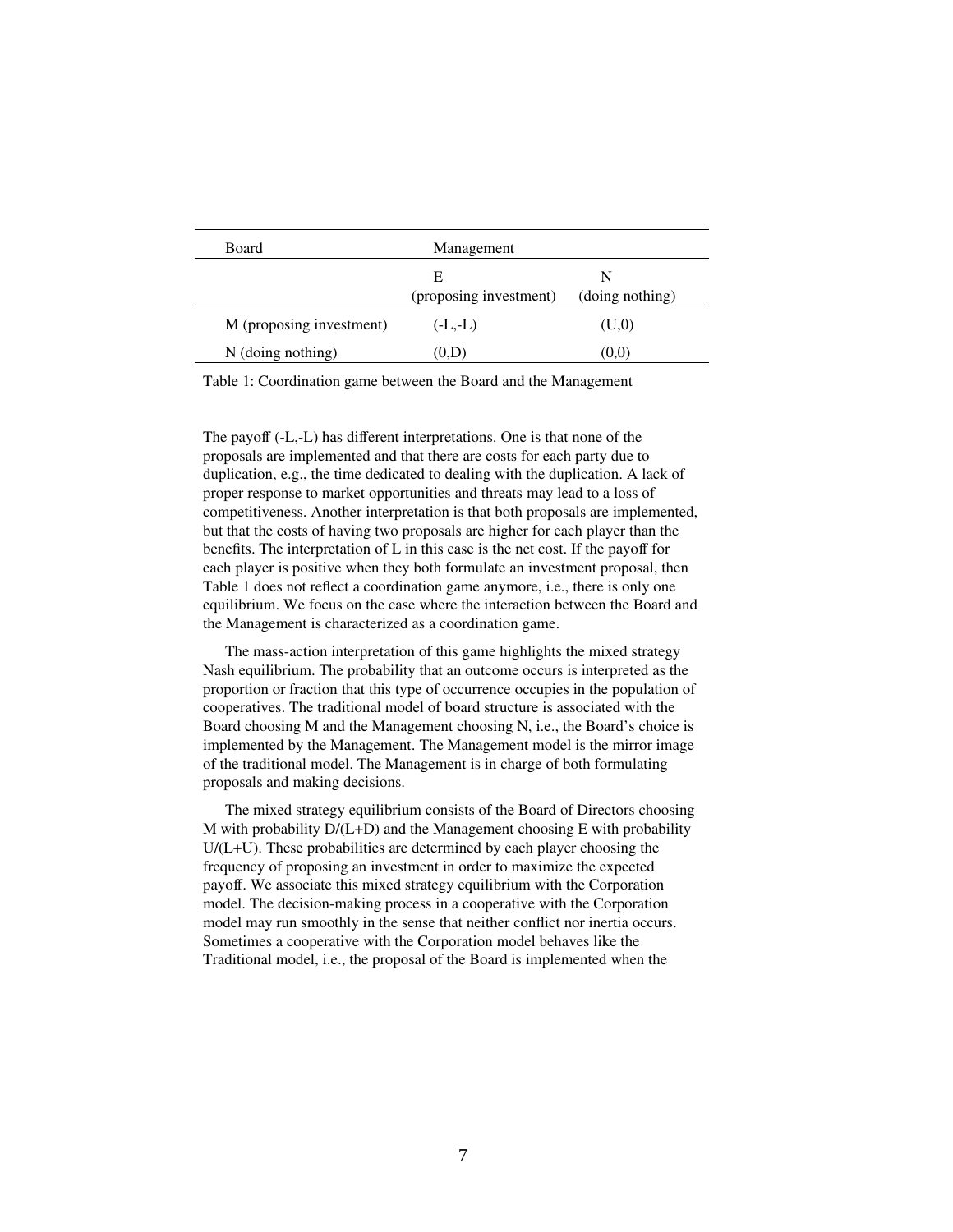Board chooses M and the Management chooses N, and sometimes it behaves according to the Management model, i.e., the proposal of the Management is adopted when the Management chooses E and the Board chooses N. However, problems regarding decision rights will also occur endogenously in our model. The duplication of proposals occurs when the Board as well as the Management formulate a proposal. Our model highlights delay, or inertia, as another problem, which is represented by the situation when both parties choose to do nothing. Duplication, or conflict, occurs with probability  $DU/(L+D)(L+U)$ , while delay, or inertia, occurs with probability  $LL/(L+D)$ (L+U). Hendrikse (1998) highlights type I and type II errors as alternative problems.

There are a number of results regarding performance. A first observation is that the total surplus in a cooperative with the traditional board model is U, while the cooperative with the Management model generates a surplus D. The efficient choice of board model depends therefore on the value of U versus D. The Traditional model is efficient in markets where U is larger than D, while the Management model is efficient when D is larger than U. Second, the Corporation model is never efficient due to the occurrence of conflict and inertia. These payoffs in the various board models reflect a V-shaped pattern when the relationship between board model and performance is presented in a graph. On the horizontal axis is the amount of power allocated to the Management in a specific board model, and on the vertical axis is the total surplus. If the Management has no (some, all) power, i.e., the Traditional (Corporation, Management) model, then the surplus is U (0, D).

The calculation of the population composition in terms of the equilibrium mixed strategy is based on the value of U, D, and L. This requires that these values are known. However, they are often hard to measure. An empirical strategy to test the validity of our approach is to use population compositions to infer these values. Bijman et al. (2013) provide an example, reporting the population composition. This is possible because the equilibrium fractions in a certain population are expressions of U, D, and L and can therefore be rearranged in such a way that the value of U, D and L are expressions in terms of the observed fractions of each population type. Following this approach allows the researcher to rank the U (D, L) across populations and explain the ranking based on a detailed description of the population.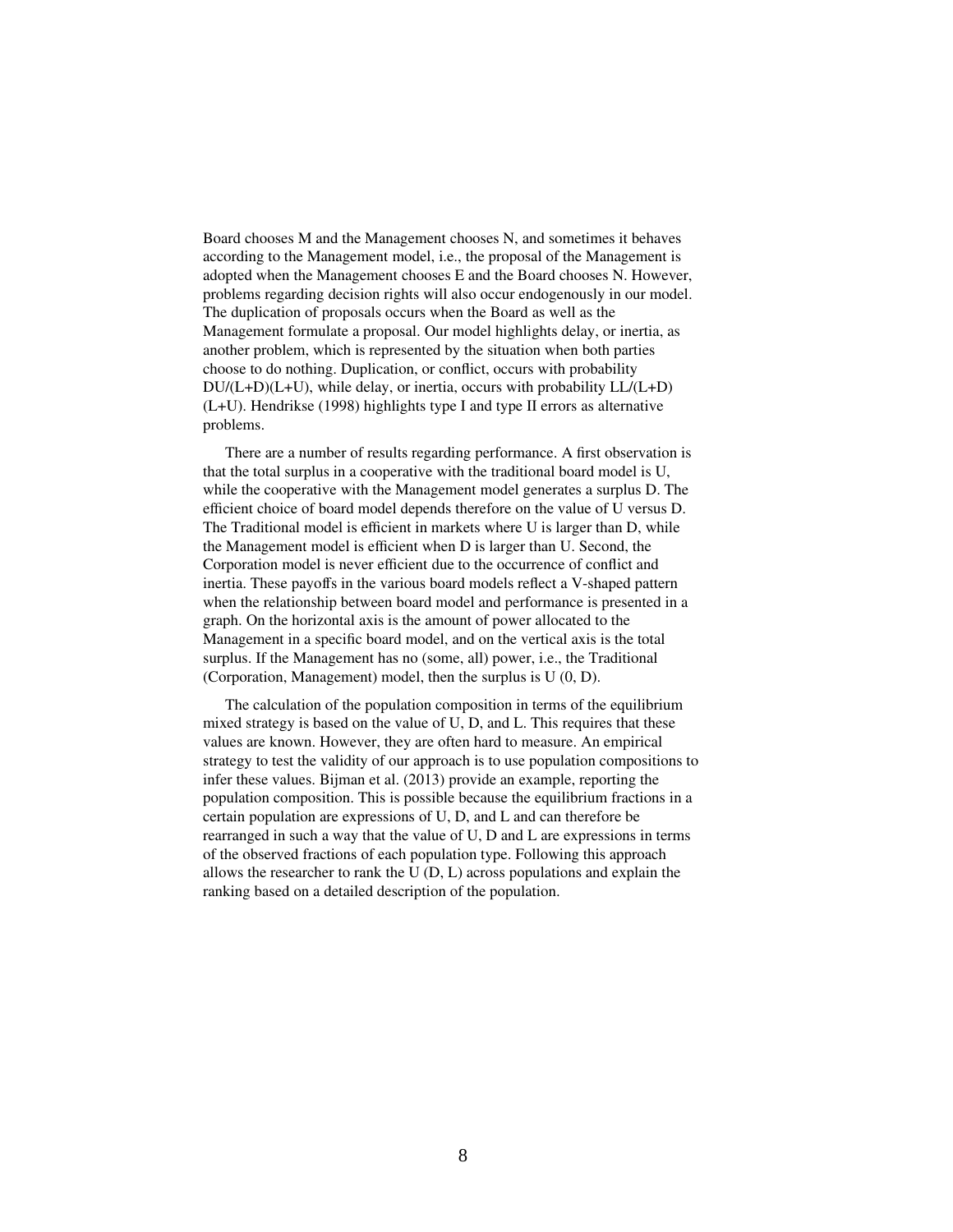# **4 Discussion**

According to the preceding section, the board structure variety in the agricultural cooperative business sector is an equilibrium phenomenon. There are, however, differences concerning the performance of the three models. *The Traditional Model* performs best for the members in cases when there are good investment opportunities in upstream activities. Thus, the cooperative provides financial means to the farmer-members who can then make profitable investments in their farming operations. *The Managerial Model* best benefits the members when the cooperative business firm has promising opportunities in downstream markets, operating on market for value-added products. In contrast, *The Corporation model* is not good for the members irrespective of whether there are good investment opportunities in upstream or downstream markets. When a cooperative's Board of Directors delegates all decision rights to the Management, the professional leadership will not make strategic decisions that are in the long-term interest of the membership.

As seen below, these observations are in line with several previous studies, many of which present how cooperatives have switched from one board model to another one. The studies explain how the relationship functions between cooperatives' board structures and the strategies that are demanded by market conditions. This research consists mainly of case studies, conducted among agricultural cooperatives in Denmark, Sweden, the Netherlands, Ireland, New Zealand, USA, Canada and other countries, and they have focused on cooperatives in a wide range of agricultural industries.

Some studies report that the Traditional model has been retained and strengthened. The cooperatives have responded to intensified competition by focusing even more on production orientation and a low-cost strategy, which is to say that the Traditional Board model is successful (Nilsson and Petersen, 2001; Nilsson and Ohlsson 2007; Nilsson and Rydberg 2015).

Other studies present cases where the Traditional model has been substituted by a Managerial board model. Intensified competition has induced cooperatives to develop value-added strategies to be orchestrated jointly by the Management and the Board (Nilsson and Gunnarsson 2000; Bijman and Hendrikse 2004; Nilsson et al 2009; Ollila et al. 2014; Hakelius and Nilsson 2020).

In other cases, cooperatives have kept their Traditional board model even though they have adopted value-added strategies. Due to poor monitoring and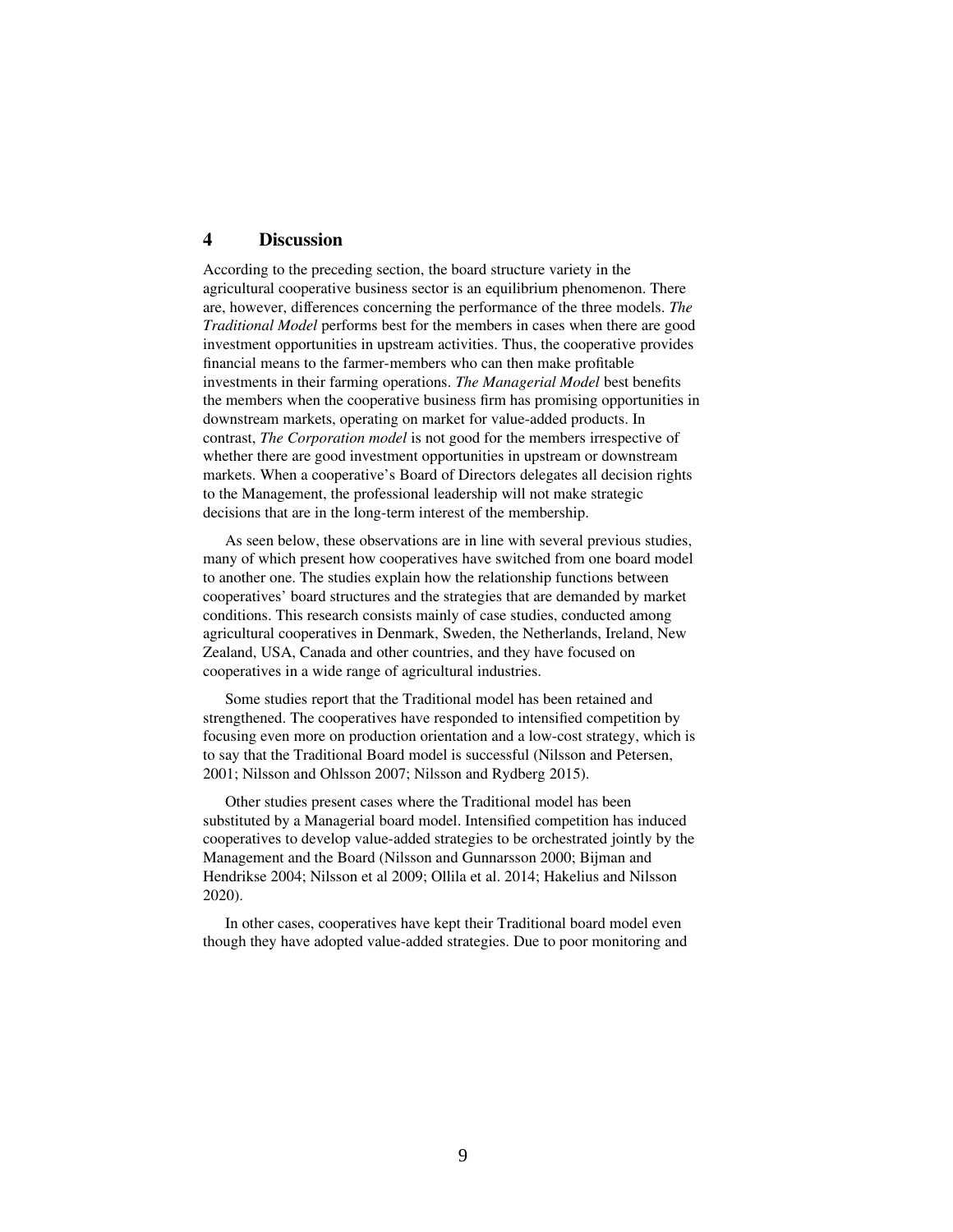capital constraints, the result has been a Corporation board model or a demutualization (Lamprinakis and Fulton 2011, Nilsson and Lind 2015).

Another situation is that cooperatives have kept to their traditional business form and traditional board model simultaneously, investing in downstream activities as a response to increasingly turbulent markets; nevertheless, the members have been unable and unwilling to finance the expanding operations and govern the cooperative. The result of a poor alignment between market conditions and traditional board model may be failure and demutualization (Anderson and Henehan 2001; Fulton and Hueth 2009; Lamprinakis and Fulton 2011). After a cooperative has faced failure and been demutualized, the business operations may continue and become profitable under the new ownership as well as appreciated by the farmers (Nilsson et al. 2014).

Even though the conclusions of our analysis are in line with previous studies, there may, however, be a divergence between the market structures and the board model of a cooperative because markets change incrementally, whereby the members do not recognize them. Moreover, farmers might be so accustomed to the traditional cooperative model that they reject organizational changes (Nilsson et al. 2012). Hence, cooperatives may use another board model apart from the one that best fits their market conditions, although often with poorer than necessary results.

Thus, there is empirical evidence that supports the preceding section's hypotheses about links between cooperatives' board models and market conditions. This evidence does, however, suffer from the fact that the case studies concern many countries, industries and market conditions, which is to say that the evidence is scattered, and there is often a lack of depth. It seems as if the authors have most often not had access to data from within the cooperatives' decision-making bodies. The decision-makers' contemplations in connection with the choice of board model is still a black box. Thus, to test the arguments, which are put forward in the present study, there is a need for more empirical studies, preferably about the behavioral and social processes in the context of cooperative decision-making.

Except for such behavioral and socio-psychological studies, there is a need for research using other approaches that allow for different board models, such as the contingency approach of Management (Kast and Rosenzweig 1979), population ecology (Hannan and Freeman 1977), and the system of attributes (Milgrom and Roberts 1990). Further research may want to determine the similarities and differences between these approaches in terms of population composition.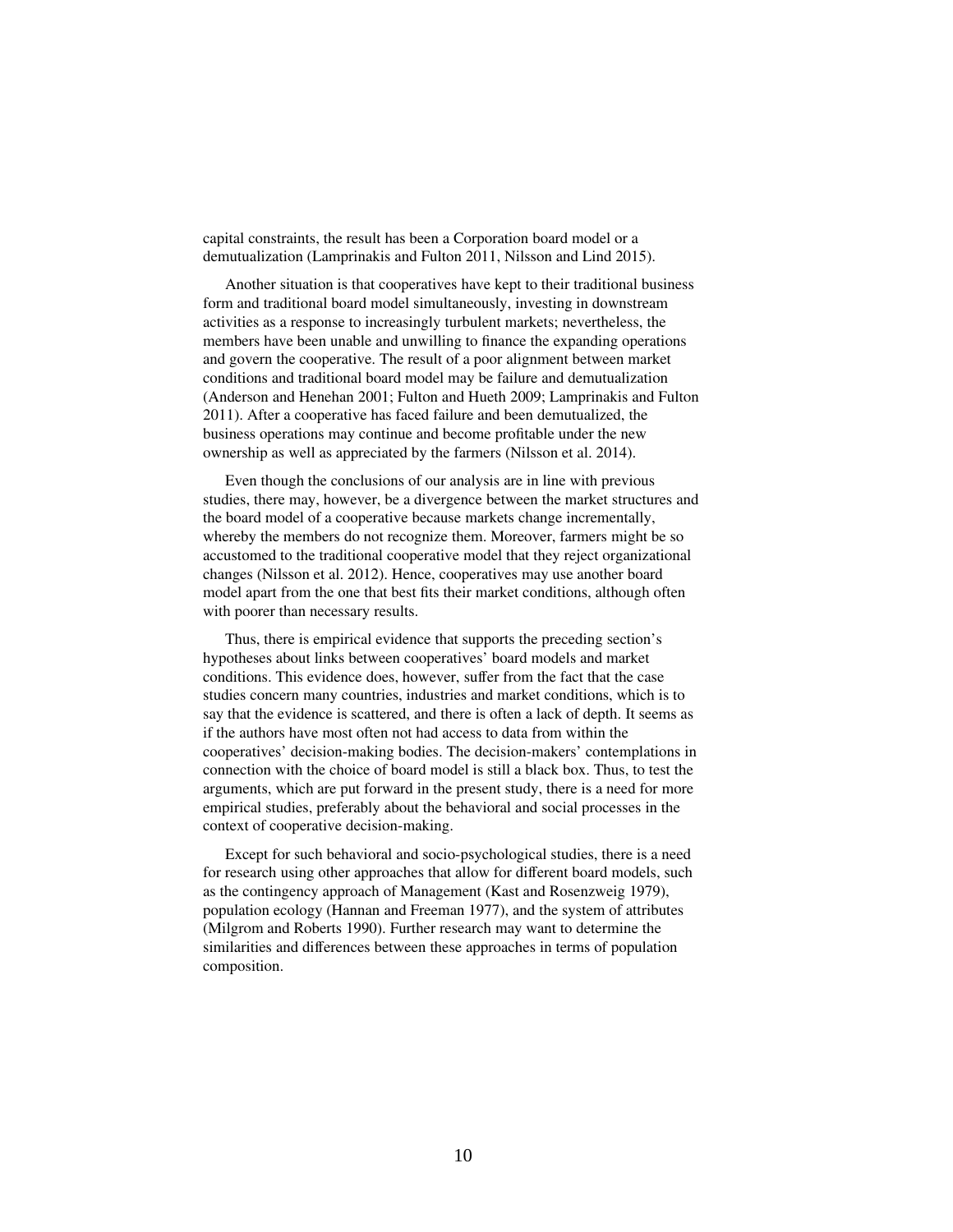The correspondence between the three Board models that are analyzed in this paper, and the case studies referenced above is, however, incomplete. This observation calls for a more elaborated classification of cooperative internal governance models, to be developed in future research on the basis of existing classifications (Chaddad and Cook 2004; Chaddad and Cook 2013; Grashuis and Cook 2017).

# **5 Conclusions**

Two questions were deducted from the aim of the study that was stated in Section 1. The conclusions of the study are the answers to these questions: (1) Various board models co-exist among cooperatives, because cooperatives operate under different market conditions – some cooperatives have better opportunities in upstream markets and others in downstream markets. (2) A focus on upstream and downstream markets calls for a Traditional Board model or a Management Board model, respectively, while a Corporation Board model may be problematic when it comes to satisfying member interests.

*The Traditional Board model* is well-suited when a cooperative works with collecting a large volume of high-quality agricultural products and processing these into a form where they can be sold on a large market. Such a strategy of low-costs through economies of scale means that the need for financial capital is limited, so the members can afford the investments. This strategy also means that the members are able to control it, and there are good opportunities for involvement and cohesion in the membership.

Alternatively, a cooperative could choose a differentiation strategy, which means that members – perhaps together with some external capital – are able to invest in costly processing and marketing assets. Such a strategy requires a professional management, i.e., a *Management Board model* is appropriate.

The *Corporation Board model* implies that the Board of Directors has delegated the power to a professional management, which is thus not under strict control by the board. The rationale behind this model is that the cooperative must follow a differentiation strategy due to intense market competition. This board model is, however, doubtable, because the Management has the possibility to promote its own interests rather than the interests of the farmer-members. The members are likely to feel less involved and refrain from both investing in the cooperative and taking part in the governance.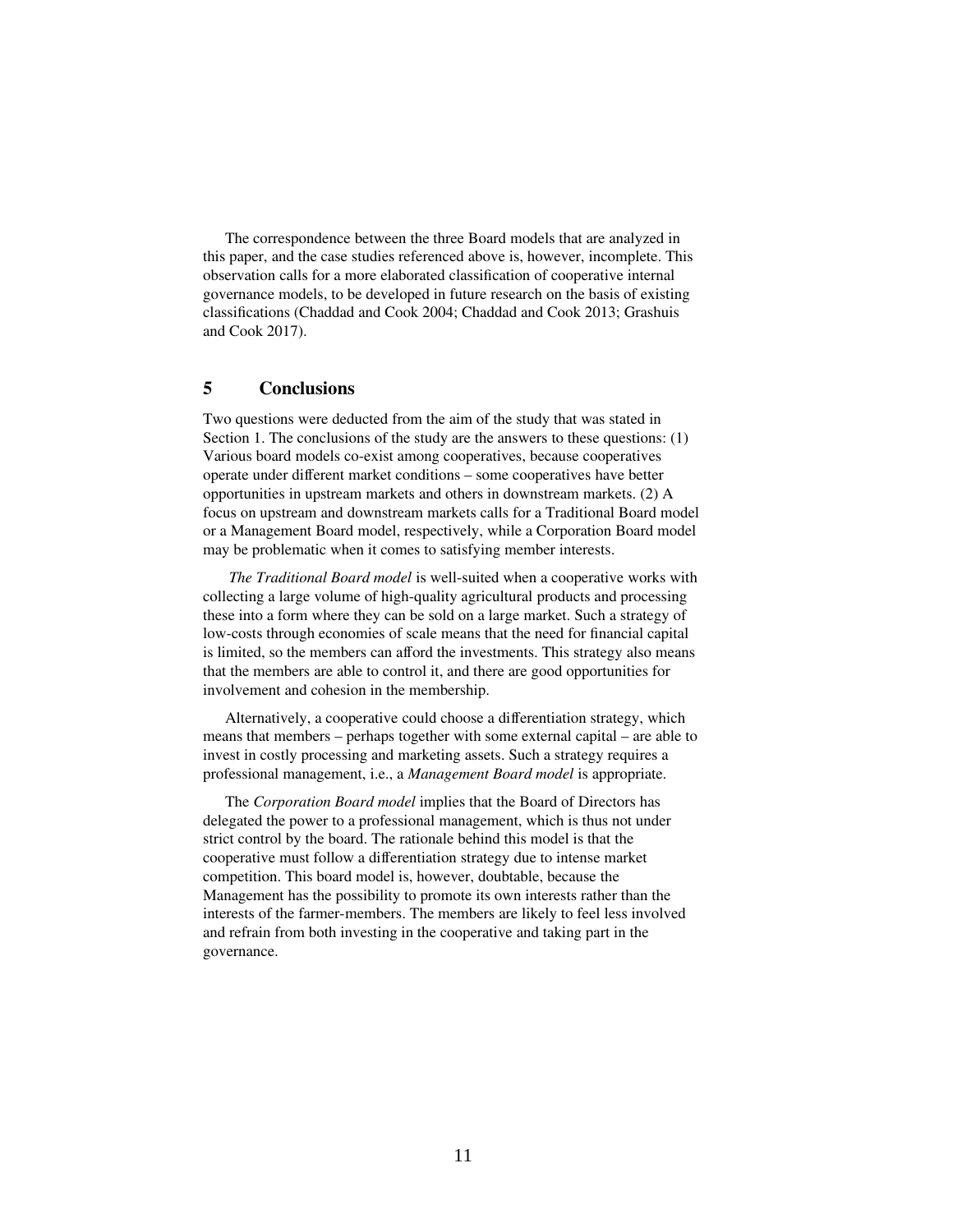#### **References**

- Aghion P, Tirole J (1997) Formal and real authority in organizations. Journal of Political Economy 105:1–29. doi: 10.1086/262063
- Anderson BL (1994) The role of management behavior in agricultural cooperatives: Discussion. Journal of Agricultural Cooperation 9:59–60.
- Anderson BL, Henehan BM (2001) What went wrong with Agway? Extension paper, University Cooperative Enterprise Program. http://cooperatives.aem.cornell.edu/pdf/resources/Agway\_bankruptcy.pdf. Accessed 12 Sep 2013
- Bager T (1996) Organisations in sectors. South Jutland University Press, Esbjerg.
- Baker G (1999) Informal suthority in organizations. Journal of Law, Economics, and Organization 15:56–73. doi: 10.1093/jleo/15.1.56
- Baker G, Gibbons R, Murphy KJ (2002) Relational contracts and the theory of the firm. The Quarterly Journal of Economics 117:39–84. doi: 10.1162/003355302753399445
- Bijman J, Hanisch M, van der Sangen G (2014) Shifting control? the changes of internal governance in agricultural cooperatives in the EU. Annals of Public and Cooperative Economics 85:641–661. doi: 10.1111/apce.12055
- Bijman J, Hendrikse GWJ (2003) Co-operatives in chains: Institutional restructuring in the Dutch fruit and vegetable industry. Journal on Chain and Network Science 3:95– 107. doi: 10.3920/jcns2003.x033
- Bijman J, Hendrikse GWJ, van Oijen A (2013) Accommodating two worlds in one organisation: Changing Board models in Agricultural Cooperatives. Managerial and Decision Economics 34:204–217. doi: 10.1002/mde.2584
- Bond JK (2009) Cooperative financial performance and board of director Characteristics: A Quantitative Investigation. Journal of Cooperatives 22:22–44.
- Cechin A, Bijman J, Pascucci S, et al (2013) Drivers of pro-active member participation in Agricultural Cooperatives: Evidence from Brazil. Annals of Public and Cooperative Economics 84:443–468. doi: 10.1111/apce.12023
- Chaddad F, Iliopoulos C (2013) Control rights, governance, and the costs of ownership in agricultural cooperatives. Agribusiness 29:3–22. doi: 10.1002/agr.21328
- Chaddad FR, Cook ML (2004) Understanding new cooperative models: An ownershipcontrol rights typology. Review of Agricultural Economics 26:348–360. doi: 10.1111/j.1467-9353.2004.00184.x
- Cook ML (1994) The role of management behavior in agricultural cooperatives. Journal of Agricultural Cooperatives 9:42–58.
- Cornforth C (2004) The governance of cooperatives and mutual associations: A paradox perspective. Annals of Public and Cooperative Economics 75:11–32. doi: 10.1111/j.1467-8292.2004.00241.x
- Fulton M, Giannakas K (2007) Agency and leadership in Cooperatives. Vertical Markets and Cooperative Hierarchies 93–113. doi: 10.1007/1-4020-5543-0\_6
- Fulton M, Hueth B (2009) Cooperative conversions, failures and restructurings: An overview. Journal of Cooperatives 23:1-11.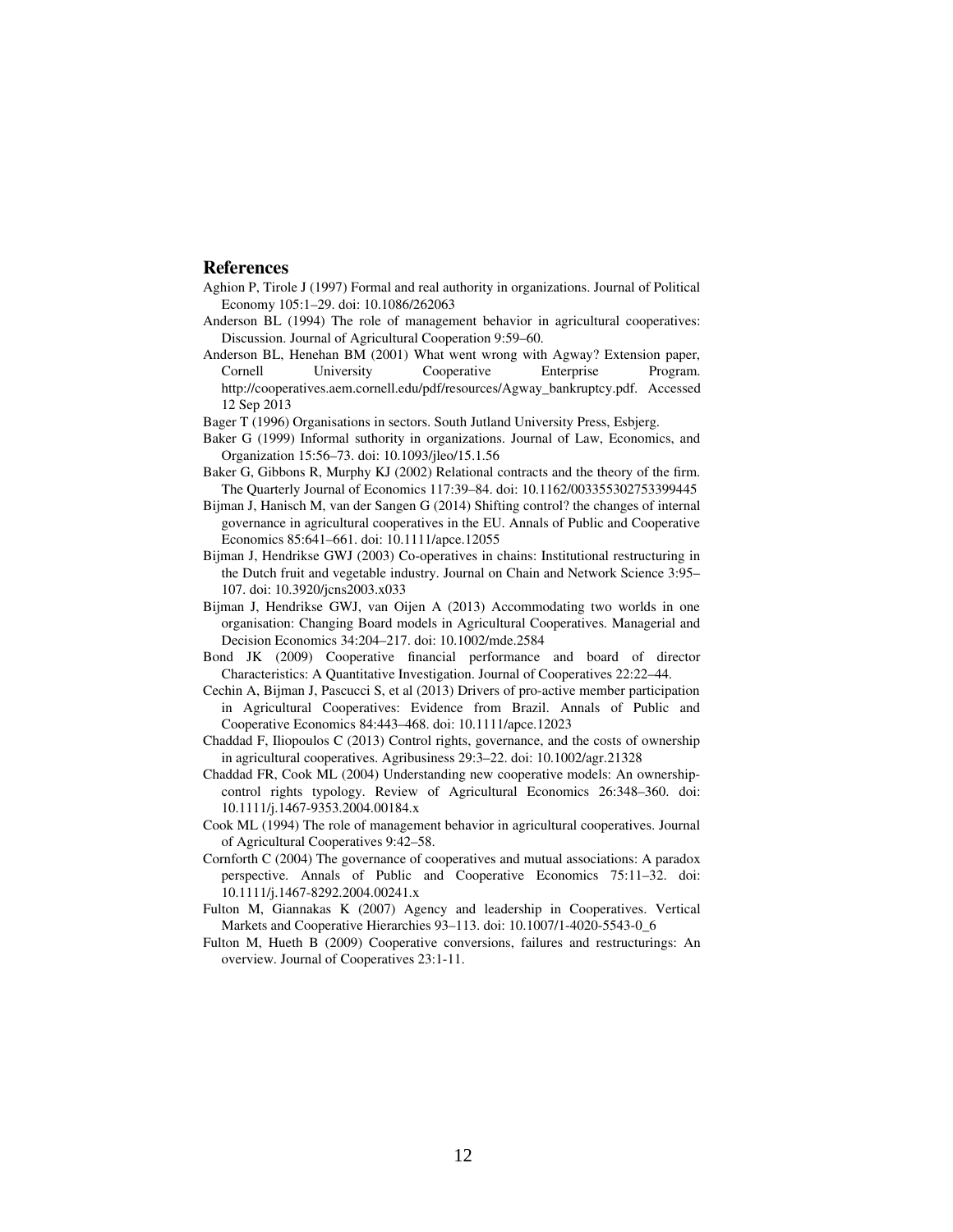- Grashuis J (2018) An exploratory study of ownership and governance interrelationships in traditional and hybrid farmer cooperatives. Managerial and Decision Economics 39:664–673. doi: 10.1002/mde.2936
- Grashuis J, Cook ML (2017) Toward an updated typology of US Farmer Cooperatives: Survey evidence of recent hybrid ownership restructuring. Contributions to Management Science 149–170. doi: 10.1007/978-3-319-57276-5\_9
- Hakelius K, Nilsson J (2020) The logic behind the internal governance of Sweden's largest agricultural cooperatives. Sustainability 12:9073. doi: 10.3390/su12219073
- Hannan MT, Freeman J (1977) The population ecology of organizations. American Journal of Sociology 82:929–964. doi: 10.1086/226424
- Hendrikse GWJ (1998) Screening, competition and the choice of the cooperative as an organisational form. Journal of Agricultural Economics 49:202–217. doi: 10.1111/j.1477-9552.1998.tb01264.x
- Hendrikse GWJ (2007) Boards in Cooperatives versus Corporations: Irrelevance and Incentives. In Karantininis K, Nilsson J (eds) Vertical Markets and Cooperative Hierarchies. Elsevier, Dordrecht, p 137–150.
- Hendrikse GWJ, Van Oijen AACJ (2004) Diversification and corporate governance. In: Hendrikse GWJ (ed) Restructuring Agricultural Cooperatives, p 51–64.
- Hess S, Lind LW, Liang S (2013) Farmers' perceived transaction costs in relation to slaughterhouses of different ownership structure. Agribusiness 29:96–111. doi: 10.1002/agr.21327
- Hogeland JA (2006) The economic culture of U.S. agricultural cooperatives. Culture and Agriculture 28:67–79. doi: 10.1525/cag.2006.28.2.67
- Kast FE, Rosenzweig J (1979) Organization and management: A systems and contingency approach. McGraw-Hill, Auckland
- Kuhn HW, Harsanyi JC, Selten R, et al (1996) The work of John Nash in game theory. Journal of Economic Theory 69:153–185.
- Kyriakopoulos K, Meulenberg M, Nilsson J (2004) The impact of cooperative structure and firm culture on market orientation and performance. Agribusiness 20:379–396. doi: 10.1002/agr.20021
- Lamprinakis L, Fulton M (2011) Does acquisition of a cooperative generate profits for the buyer? the dairyworld case. Agricultural Economics 42:89–100. doi: 10.1111/j.1574-0862.2011.00554.x
- LeVay C (1986) The micro economic theory of agricultural cooperation. Dissertation, The University College of Wales
- Milgrom P, Roberts J (1990) The economics of modern manufacturing: Technology, strategy, and organization. American Economic Review 80(3):511–528.
- Morfi C, Nilsson J, Hakelius K, Karantininis K (2021) Social networks and member participation in cooperative governance. Agribusiness 37:264–285. doi: 10.1002/agr.21660
- Myerson RB (2004) Justice, institutions, and multiple equilibria. Chicago Journal of International Law 5(1):91–107.
- Myerson RB (2009) Learning from Schelling's strategy of conflict. Journal of Economic Literature 47:1109–1125. doi: 10.1257/jel.47.4.1109